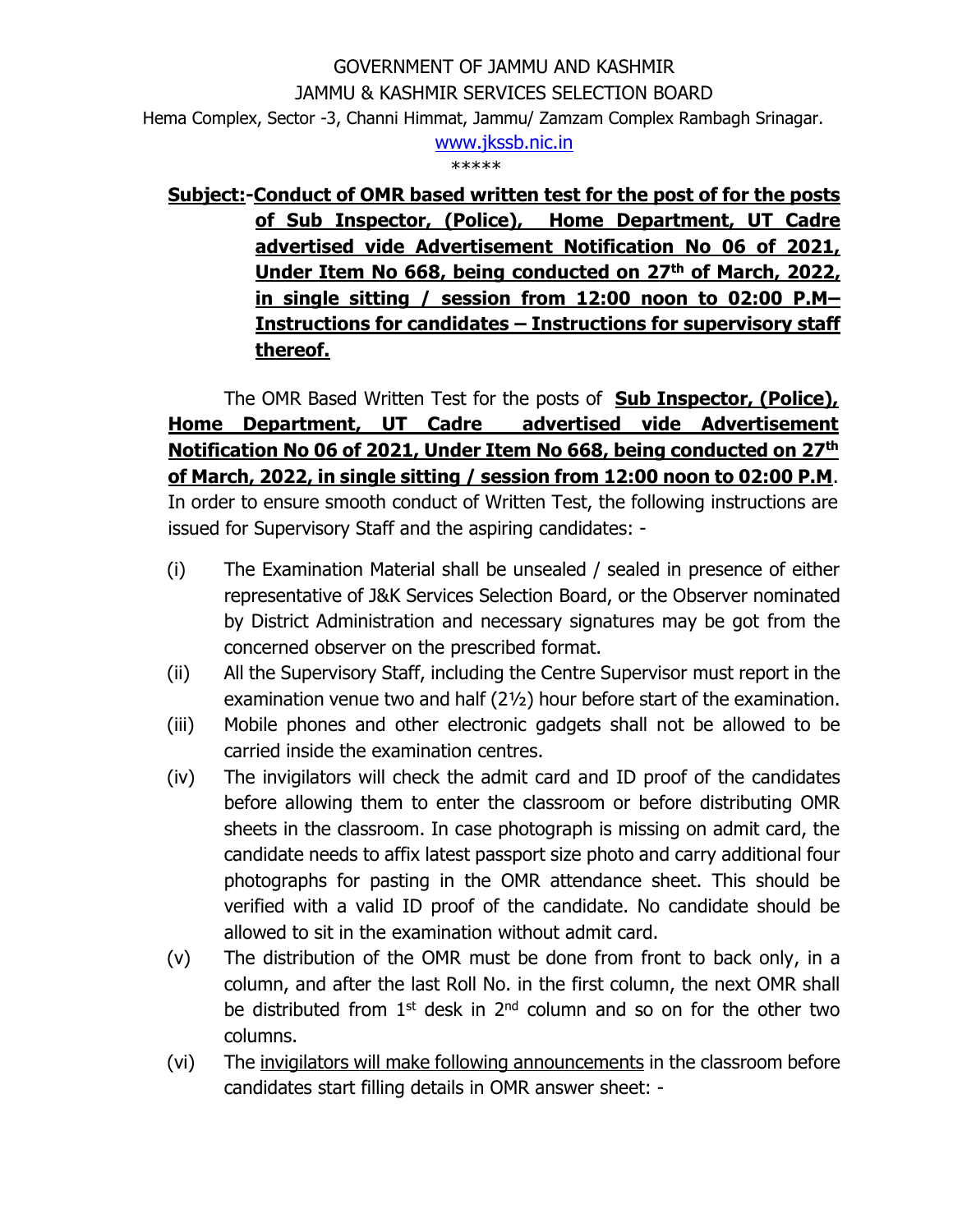- a) Scratching, overwriting, tick-marks and multiple answers will be considered as wrong marking.
- b) Use only Blue or Black ball point pen for filling details in OMR Answer sheet. Use of pencil and gel-pen is not allowed.
- c) Do not make any unnecessary marks on the OMR Sheet.
- (vii) Distribution of Question Booklet must be done in accordance with the seat allocation matrix. (Booklets will be pre-arranged in A, B, C & D series). Place one Q.B on each seat even if the candidate is absent.
- (viii) The invigilators shall make an announcement in their respective halls/rooms that the candidates should check their Question Paper before attempting to answer any question to ensure that there is no missing question or page, blank page, damaged or defaced page in their Question Booklet. Where a candidate has reported that he/she possesses such Question Paper, at any time during the Entrance Test, it shall be the responsibility of the Invigilator to replace such Question Booklet immediately with the same Question Booklet series from the buffer of Question Papers meant for this purpose.
- (ix) Candidates are advised to reach the examination venues two and half hour earlier as otherwise they won't be allowed to enter the examination hall.
- (x) The examination is being video-graphed, the supervisory staff shall announce in the examination centres, both orally as well as in writing that the examinees are under CCTV surveillance.
- (xi) The Invigilators must also make announcements about the remaining time for examination at appropriate intervals.
- (xii) The Centre Superintendent shall ensure that the supervisory staff remains vigilant, and they **do not remain engaged talking which disturbs examinees and that they do not carry mobile phones/devices/etc inside the examination hal**l.
- (xiii) The candidates will not be allowed to go to washroom during the Test, except in emergency caused by ill health, but in no case during the last 30 minutes of the examination.
- (xiv) No candidate will be allowed to leave the classroom before the test time is over, irrespective of any reason whatsoever.
- (xv) The Invigilators shall ensure that the candidates have filled up all the relevant boxes and bubbles on the OMR Sheet with correct Roll Number, Series, Question Booklet number etc before signing OMR Sheet.
- (xvi) The Invigilators shall ensure that all the candidates present in the classroom have marked their attendance on the attendance sheets by putting his or her signature against his/her name. The Invigilators shall also ensure that the bubble of present candidate is darkened on the attendance sheet.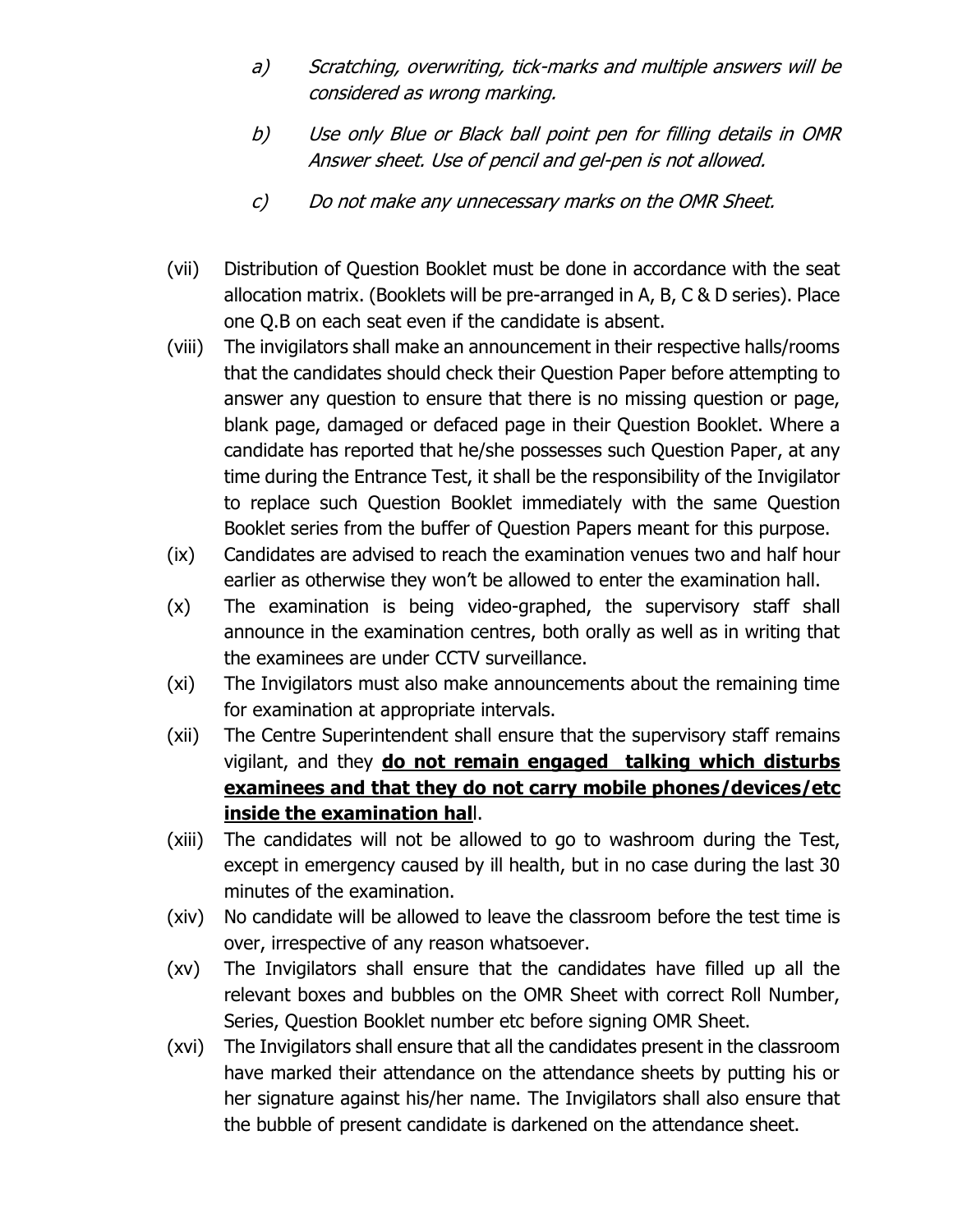- (xvii) The Invigilators shall give an account of the candidates present and absent which must necessarily tally with the actual number of the students present and absent.
	- (xviii) The Bar Code of the OMR (Answer Sheet) as well as Roll No. of the candidate may or may not vary which will have no impact on marking of the result of the candidate. The performance of the candidate is purely dependent upon their responses on the OMR by way of proper bubbling as per the guidelines.
	- (xix) The candidate must darken one bubble only corresponding to the chosen option, in response to each question. There shall be negative marking if the candidate has darkened more than one bubble a question to answer.
	- (xx) The candidates shall darken the correct bubble (option) strictly as per the guide-lines so that the candidates responses are deciphered properly while scanning of OMR and SSB is not responsible for problems on account of wrongful recording of answers.
	- (xxi) **Candidate shall not be allowed to carry any calculators, mobile phones, Bluetooth devices, papers, notes, book, scanning devices, pagers, headphone, earplugs, laptops, i-pad, table pc and / or other computing/communication devices into written test venue. Candidates found using or possessing such unauthorized materials, indulging in copying or impersonation or adopting unfair means are liable to be summarily disqualified and may also be subjected to penal action.**
	- (xxii) Candidates must abstain from obtaining any kind of unfair assistance.
	- (xxiii) Candidates may carry writing-board in the examination hall for their convenience.

## **COVID-19 RELATED INSTRUCTIONS**

- 1- The "SOP issued by MoHFW /J&K Government on preventive measures will be followed by all concerned while conducting/appearing in examination to contain spread of CO VID-19
- 2- Report one and a half hour before start of the Examination.
- 3- Wearing of face mask and sanitizing of hands are mandatory and the candidate shall not spit in the Venue of Examination premises. However, candidate will have to remove his/her face mask as and when asked by the J&K Services Selection